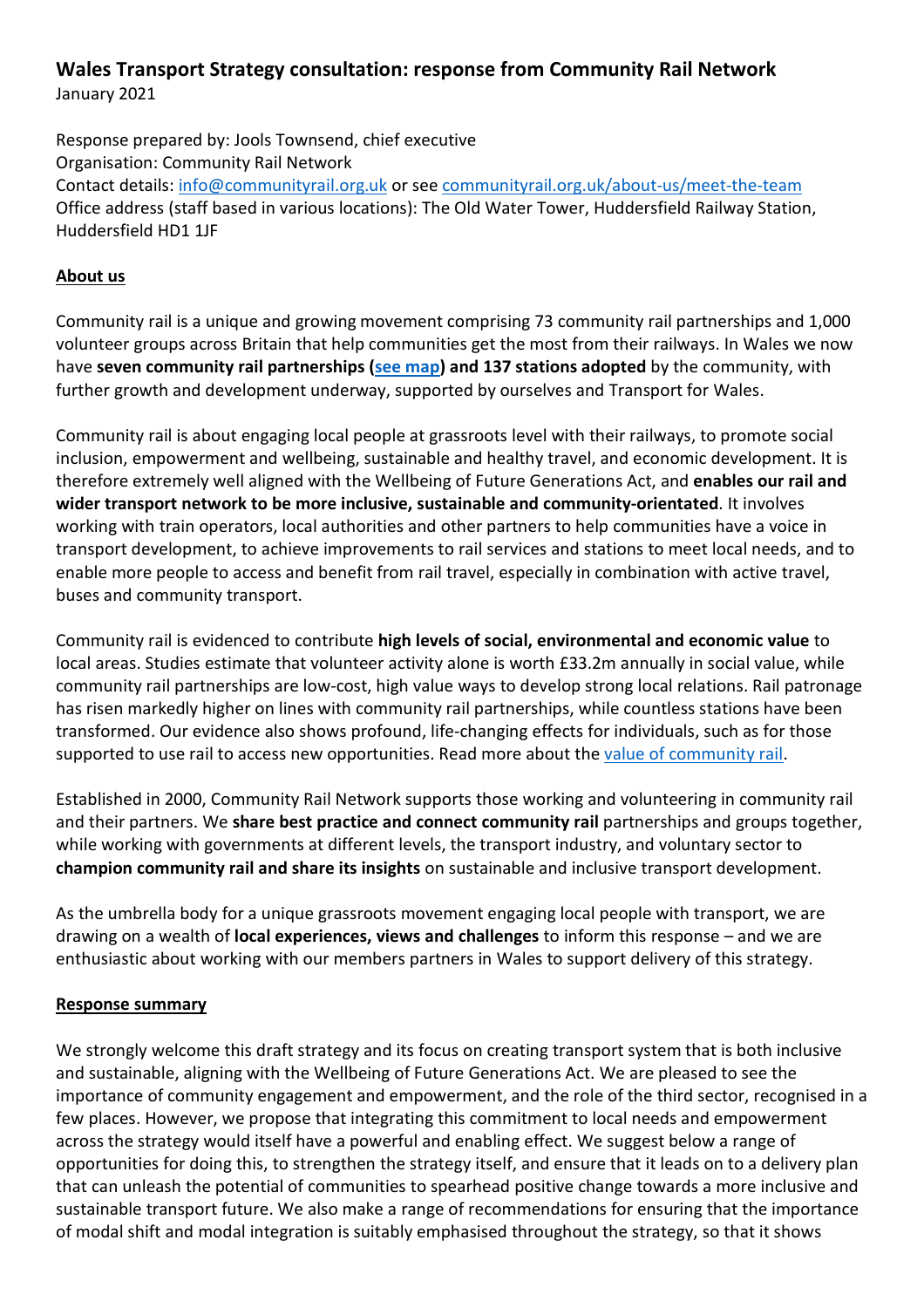strong and unambiguous leadership and helps to build momentum from this pivotal moment in time, as we recover from the pandemic.

Our recommendations for the strategy can be summed up as:

- **Expressly recognise the role of community engagement and the third sector** in not only running community transport schemes, but ensuring communities have a voice in transport development, highlighting local needs and opportunities, creating strong local relationships, and enabling more people to access sustainable travel
- **Align with behaviour change and sustainable development research**, especially by recognising that transport mode is generally not a matter of 'choice', and people must be engaged, supported and recruited to adopt more sustainable travel habits, especially through locally-led change
- **Show strong leadership on modal shift**, by more clearly setting out the need to reduce car journeys and flights, and challenging business as usual assumptions about car use
- **Reflect the importance of modal integration** and be honest about challenges to be overcome, steering a path towards more holistic transport thinking and working
- **Ensure that accessibility is seen in the widest sense**, and promote local engagement as a way to understand, appreciate and respond to the myriad of mobility barriers people face
- **Ensure a focus on our shared future**, painting a picture of positive change and the benefits we can achieve through shifting towards more sustainable transport development and behaviours
- **Usher in holistic, community-orientated, future-focused ways of thinking and working** guarding against siloised and inward-looking ways of working in transport

Community rail in Wales is rapidly developing, with support from us and TfW, and increasingly focused on inclusion and sustainability, and helping rail to play a greater role in local development and wellbeing. Despite the pandemic putting many usual activities on hold, we and our members have been busy working toward playing the fullest possible role in the recovery of our communities and transport network from the pandemic<sup>[1](#page-1-0)</sup> – and we are positive about the long-term importance of what we do. We also believe that community rail can offer many unique insights and examples that can support wider success across the sustainable transport field. We suggest in our answers below various ways that community rail, and our wider partners in the third sector, can play a pivotal role in the strategy's delivery, and point to ways the strategy could be refined to energise, enable and steer this work. However, most importantly, we look forward to continuing to work with colleagues at Welsh Government, TfW, the wider transport industry, and third sector, to bring the strategy to life and ensure its success on the ground.

# **Responses to questions**

# **Q1: Do you agree with our long-term vision?**

Strongly agree.

We enthusiastically welcome a vision for transport that puts people and their environment at the forefront, and a strategy that overtly recognises the great importance of accessible and sustainable transport, for current generations and for the sake of our shared future. Community rail experience consistently shows the life-changing and community-enhancing effects of making transport more accessible and sustainable, and ensuring that people can access sustainable transport.<sup>[2](#page-1-1)</sup>

<span id="page-1-0"></span><sup>1</sup> See our briefing on Community rail's role in recovery, 2020[, https://communityrail.org.uk/wp-content/uploads/2020/09/CR-](https://communityrail.org.uk/wp-content/uploads/2020/09/CR-Network-Recovery-and-Renewal-Sept20.pdf)[Network-Recovery-and-Renewal-Sept20.pdf](https://communityrail.org.uk/wp-content/uploads/2020/09/CR-Network-Recovery-and-Renewal-Sept20.pdf)

<span id="page-1-1"></span><sup>&</sup>lt;sup>2</sup> See the many examples in our report on Community Rail & Social Inclusion, 2018, [https://communityrail.org.uk/wp](https://communityrail.org.uk/wp-content/uploads/2018/03/ACoRP-CRSI2018.pdf)[content/uploads/2018/03/ACoRP-CRSI2018.pdf](https://communityrail.org.uk/wp-content/uploads/2018/03/ACoRP-CRSI2018.pdf)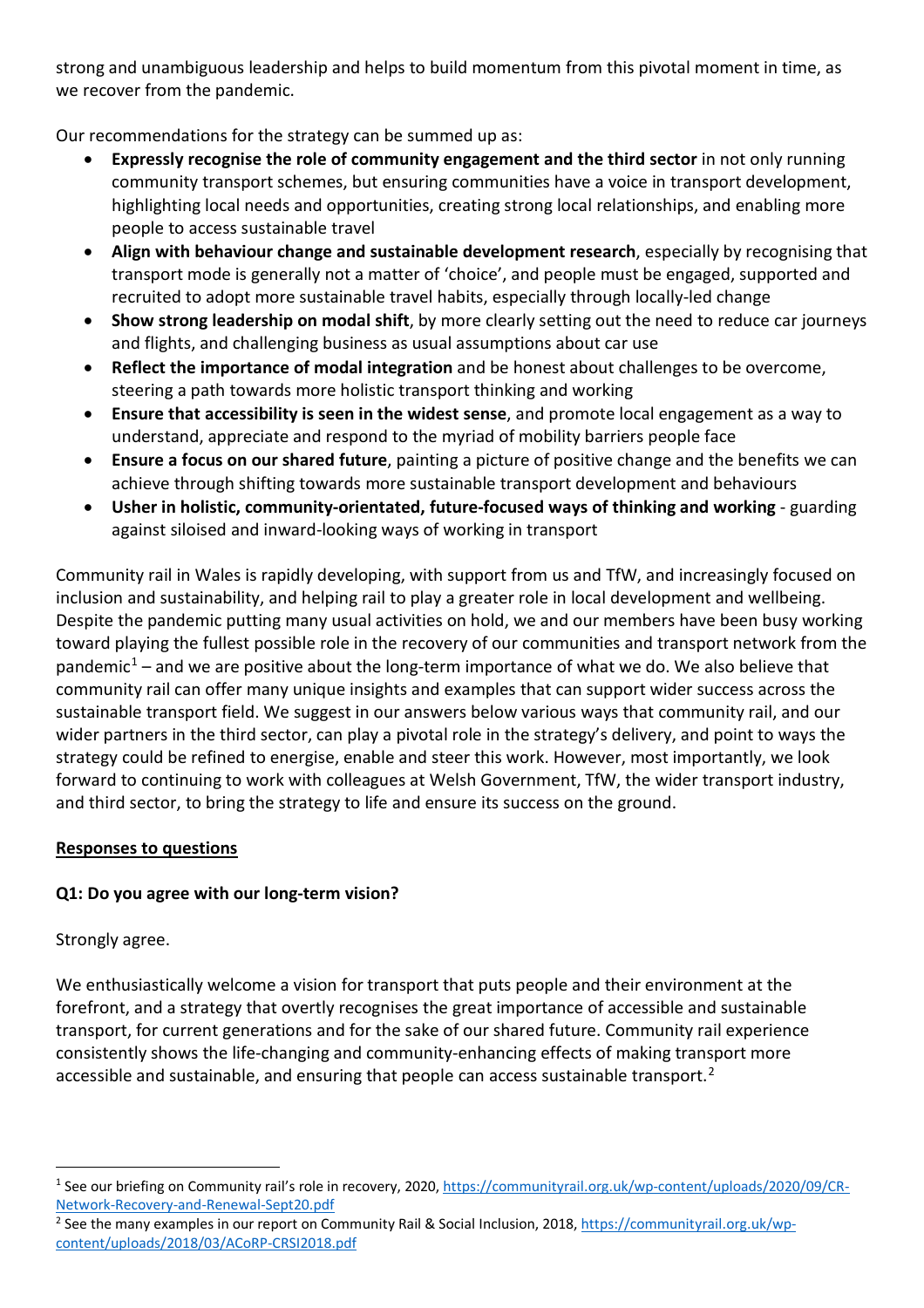We note in the definitions that 'accessible' is meant in the widest sense: ensuring everyone can access transport. We welcome this, but advise that work is needed to help everyone in transport see 'accessibility' this way. Ongoing efforts are needed for the sector to get to grips with the myriad of interrelated physical, practical and perceptual barriers that people face, which extend far beyond stations and vehicles. We suggest the word 'inclusive' might also usefully be used in the vision, or else strongly reinforced in other parts of the strategy, given that it suggests not just people's ability to 'get to' transport in a practical sense, but transport being welcoming, pleasant and equitable for all, at all stages of planning and making journeys. This ties in with commitments elsewhere in the draft, and questions C and D.

We also recommend that the strategy's definition of 'sustainability' should overtly refer to the future, and protecting and safeguarding our shared future, and not just meeting present needs. This is would help the strategy to align clearly with globally-accepted definitions of sustainable development,<sup>[3](#page-2-0)</sup> academic research on sustainability, and indeed the Wellbeing of Future Generations Act.

As we expand further below, effective community engagement, dialogue and listening – including through the community rail movement, and other third sector partners – can help transport providers and professionals to appreciate the many facets of 'accessibility', 'inclusion' and 'sustainability', by understanding what these ideas mean in practice, locally, on the ground, to ordinary people.

#### **Q2: Do you agree with our 20-year ambitions?**

#### **Agree.**

We strongly support the positive framing across the four ambitions of transport being a force for good: for people and communities, environment, places and economy, and culture. Community rail experience clearly demonstrates the enormous benefits that transport can bring across these four spheres.<sup>[4](#page-2-1)</sup> We also welcome the suggestion of how delivery related to each of these four spheres is inter-related, although we suggest this could be made more overt, to help guard against siloised thinking and working, which has often been a problem in the transport sector.

In line with our comments above, we again suggest that at a high level, the summary of these ambitions should recognise the need to safeguard and benefit our future. It is especially important that this is explicitly recognised under ambition two, since being globally responsible entails helping to prevent catastrophic global heating and ecological collapse, which threatens us all.

We are impressed with the content explaining ambition one, and the nuanced understanding it demonstrates of barriers, perceptions, threats and opportunities. We especially welcome that this ambition is titled people *and communities*, and recognises the social importance of transport, enabling connections between people and creating a sense of cohesion and identity. Transport, and travelling to other places (locally or further afield), not only enables us to see friends and family, but reminds us and reinforces our place in the world and creates a sense of personal efficacy in relation to place, literally 'broadening horizons'. We see this in the many examples from community rail of people of different ages and backgrounds being supported to try the train.<sup>[5](#page-2-2)</sup>

<span id="page-2-0"></span><sup>&</sup>lt;sup>3</sup> As per Our Common Future (the Bruntland Report), 1987

<span id="page-2-1"></span><sup>&</sup>lt;sup>4</sup> These spheres echo the four pillars of the DfT's Community Rail Development Strategy, which is adopted by the Welsh Government, showing how community rail and community engagement can support delivery across different aspects of the WTS's delivery. See [https://www.gov.uk/government/publications/community-rail-development-strategy/connecting-](https://www.gov.uk/government/publications/community-rail-development-strategy/connecting-communities-with-the-railways-the-community-rail-development-strategy)

<span id="page-2-2"></span>[communities-with-the-railways-the-community-rail-development-strategy.](https://www.gov.uk/government/publications/community-rail-development-strategy/connecting-communities-with-the-railways-the-community-rail-development-strategy) 5 See p18-19, Community Rail Network, Value of Community Rail, 2019, [https://communityrail.org.uk/wp](https://communityrail.org.uk/wp-content/uploads/2019/10/ACoRP-Value-of-Community-Rail-2019-final-for-web-141019.pdf)[content/uploads/2019/10/ACoRP-Value-of-Community-Rail-2019-final-for-web-141019.pdf](https://communityrail.org.uk/wp-content/uploads/2019/10/ACoRP-Value-of-Community-Rail-2019-final-for-web-141019.pdf)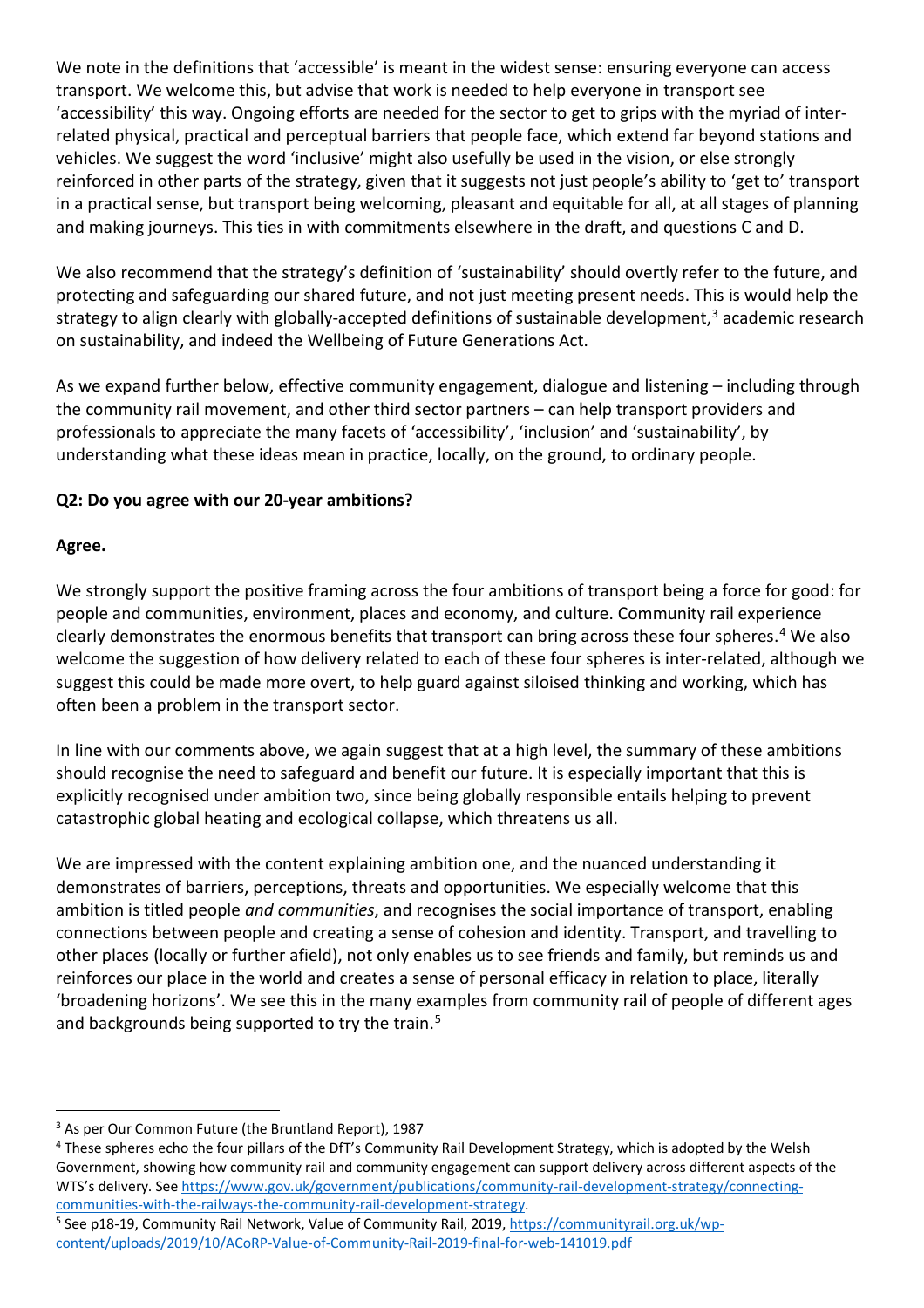Our one, important and overarching, recommendation for strengthening ambition one is that it explicitly acknowledges how important community engagement, and the community and voluntary sector, is to achieving these goals. Our members in community rail are continually engaging with local people, many of whom have never or rarely used rail, to help them feel confident and able to use rail travel, ideally in combination with active travel and buses, while feeding into rail and other transport partners how they can better meet local needs, be more inclusive and deliver greater social value through their activities. This work relates to and supports, directly or indirectly, everything listed on p15, and between us and our third sector partners at Transform Cymru, we are playing a vital role already, but could do more.

Under ambition two, we support the dual focus on being globally responsible while creating a resilient Wales, and the three aspects of decarbonisation, biodiversity and land use, and reducing waste. However, we urge that this ambition, and the decarbonisation description, recognises the need for modal shift away from widespread private car use (as is recognised elsewhere in the strategy) and flying.<sup>6</sup> This section currently sounds as though the challenge of decarbonisation involves simply bringing down emissions of each mode, when a holistic approach across modes is needed to support shifts between them.

Also under ambition two, we recommend that the strategy acknowledges that decarbonisation relates not only to emissions from journeys themselves, but embodied carbon, and other social and environmental impacts from manufacturing and disposal of vehicles and the supply chain.<sup>[7](#page-3-1)</sup> We also advise that the statements about reducing waste should (a) acknowledge that sometimes new and additional infrastructure will be needed to enable decarbonisation through modal shift, especially as car-based infrastructure has been prioritised for so long, and (b) reference how transport can support low-waste lifestyles, such as by stopping use of single-use coffee cups, providing water fountains, and offering zero waste shopping at stations. We note that progress in installing water fountains at stations has been hindered by some train operators' targets to reduce water use. Drawing on community rail insights, we have been advising that stations can and should be beacons for sustainability within their communities, if we take a more outward-orientated view of how stations interact with their surroundings and communities, not only considering what happens within station boundaries.

We are very supportive of the content of ambition three, especially its recognition of: the challenges facing rural communities; the need to join up transport and planning (often not the case at present); shifting far more freight to rail, given the detriment that road freight causes to communities; and considering how innovation can support more sustainable, less car-dependent travel. We offer two suggestions to strengthen this section:

- Innovation should be seen not only as relating to (new) technologies: innovative solutions are often developed at community level through local people and partners coming together to consider local issues and opportunities, and so community engagement can play an important part in this. This may be especially relevant in rural areas, where bottom-up approaches may hold the key to creating more sustainable and inclusive transport systems that work for local geographies;
- We recommend this section explicitly recognises that sustainable transport and travel is good for business. In our experience, and from speaking to third sector partners working in active and sustainable travel, driving, cars and parking are often seen as essential for business locally, and this can get in the way of sustainable travel improvements. The evidence that walking, cycling and public transport is good for local business (and especially visitor economies) is often side-lined. We

<span id="page-3-0"></span><sup>&</sup>lt;sup>6</sup> The importance of reducing car journeys and flights is increasingly recognised by experts, researchers and decision-makers. See, for example<https://publications.parliament.uk/pa/cm201719/cmselect/cmsctech/1454/145408.htm>

<span id="page-3-1"></span><sup>&</sup>lt;sup>7</sup> Should all petrol and diesel cars in Wales be replaced with electric or ULEV cars, the manufacturing and import of these vehicles, the mining of lithium and disposal of batteries, represents a great deal of embodied carbon, and ecological and social detriment, in Wales and other countries. See, for example, [https://decarbon8.org.uk/greening-the-ev-transition/,](https://decarbon8.org.uk/greening-the-ev-transition/) <https://www.theguardian.com/news/2020/dec/08/the-curse-of-white-oil-electric-vehicles-dirty-secret-lithium> and <https://www.theguardian.com/environment/2019/nov/25/are-electric-vehicles-really-so-climate-friendly>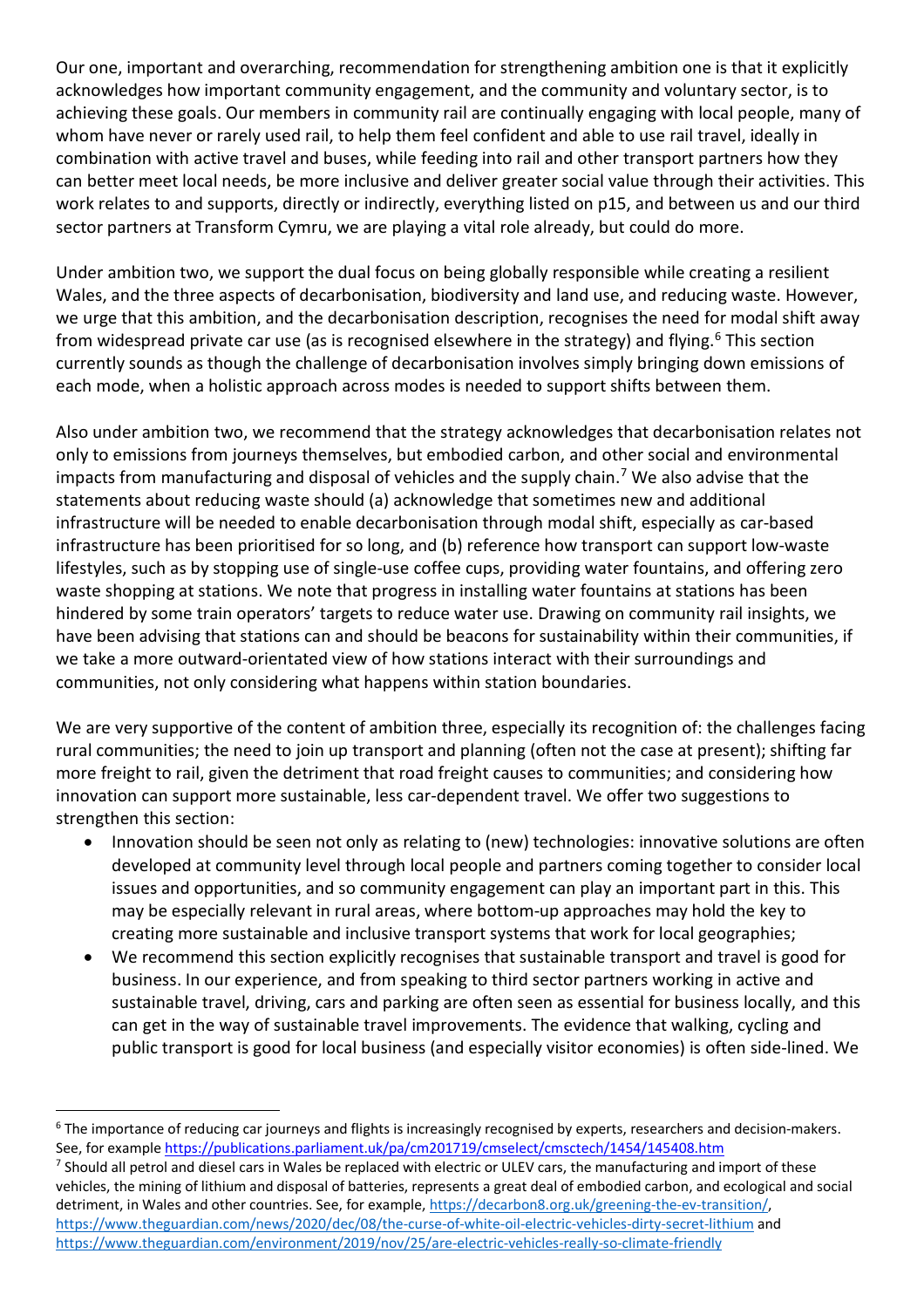suggest that this strategy could helpfully break down these ways of thinking, especially given the deputy minister's assurances in his foreword that this is '*not* business as usual'.

On ambition four, we support this important recognition of the relationship between transport and culture, and are pleased to see the often-overlooked point about people being able to use sustainable transport to access sports, the arts and natural and cultural heritage. We would add that by shifting away from polluting and destructive forms of transport, it will help to preserve and enhance Wales' landscapes, nature and culture. Currently, high levels of traffic and congestion blight so many of our green and open spaces, historic towns and villages, affecting wildlife and people's ability to enjoy and access these places, as visitors and residents. We are also pleased to see C3 recognise the part that transport plays in local histories, and the need to protect heritage assets on the transport network, but we would add two points:

- Engaging and empowering local communities in the discovery, protection and enjoyment of local histories and heritage assets can deliver a multitude of benefits;<sup>[8](#page-4-0)</sup>
- The transport network, and station spaces especially, can be used to celebrate local identities and encourage local creativity – and this can in turn build a sense of ownership towards rail, bus and sustainable transport.<sup>9</sup> See the many examples of community rail art projects at stations.<sup>[10](#page-4-2)</sup>

#### **Q3A: Do you agree with our 5-year priorities?**

#### **Agree.**

We broadly support all five priorities. However, we recommend they are strengthened in several ways:

- **Planning for better connectivity** We support the explanatory descriptions on p25-26, explaining the need for modal shift and reduced car use, and the references to 20-minute neighbourhoods and ensuring good public transport/active travel links from housing and other developments. Community engagement, including through the community rail movement, can helpfully support locally-orientated sustainable development like this and ensure it works on the ground. However, we suggest that the title of this priority ought to more clearly reflect the underlying motivations described here, as 'better connectivity' could be interpreted as meaning road building and other unsustainable, car-orientated development. We also suggest that the wording 'planning for' may hold back the swift, urgent progress we need to decarbonise transport, and move decisively away from car-orientated development. We recommend that for the strategy to show strong leadership in supporting positive change at local level, this priority is reframed as 'Shifting focus to greener, non-car based connectivity'. We also suggest that the sustainable travel hierarchy on p27 should include, in between public transport and private ULEVs, community and shared transport schemes.
- **Public transport services** we strongly support most of the contents of p28-30, especially its recognition of the great importance of public transport to people's lives, and the many benefits of enabling more people to use public transport. However, we again suggest that this priority could be more clearly and constructively titled to show strong and positive leadership, perhaps reflecting the sentiments at the top of p29, such as 'Public transport services everyone can use'. We also strongly recommend that the last two bullet points on p30 are improved:
	- Multi-modal integration is not only a matter of journey planning, although it's an important aspect. It also relates to: coordinated timetabling (often greatly problematic between rail and

<span id="page-4-0"></span><sup>&</sup>lt;sup>8</sup> See p22-25 of Community Rail & Social Inclusion, 2018, [https://communityrail.org.uk/wp-content/uploads/2018/03/ACoRP-](https://communityrail.org.uk/wp-content/uploads/2018/03/ACoRP-CRSI2018.pdf)[CRSI2018.pdf](https://communityrail.org.uk/wp-content/uploads/2018/03/ACoRP-CRSI2018.pdf)

<span id="page-4-2"></span><span id="page-4-1"></span><sup>&</sup>lt;sup>9</sup> See chapter on 'promoting positivity', p16-18, for an analysis of research and community rail examples showing why positivity is valuable in promoting sustainable travel: Community Rail Network (2017) *Communicating Community Rail* <https://communityrail.org.uk/wp-content/uploads/2018/02/CommunicatingCommunityRail-researchreport-2017.pdf> <sup>10</sup> As well as the report above, see our case studies, and filter 'arts and culture': [https://communityrail.org.uk/resources](https://communityrail.org.uk/resources-ideas/case-studies/)[ideas/case-studies/](https://communityrail.org.uk/resources-ideas/case-studies/)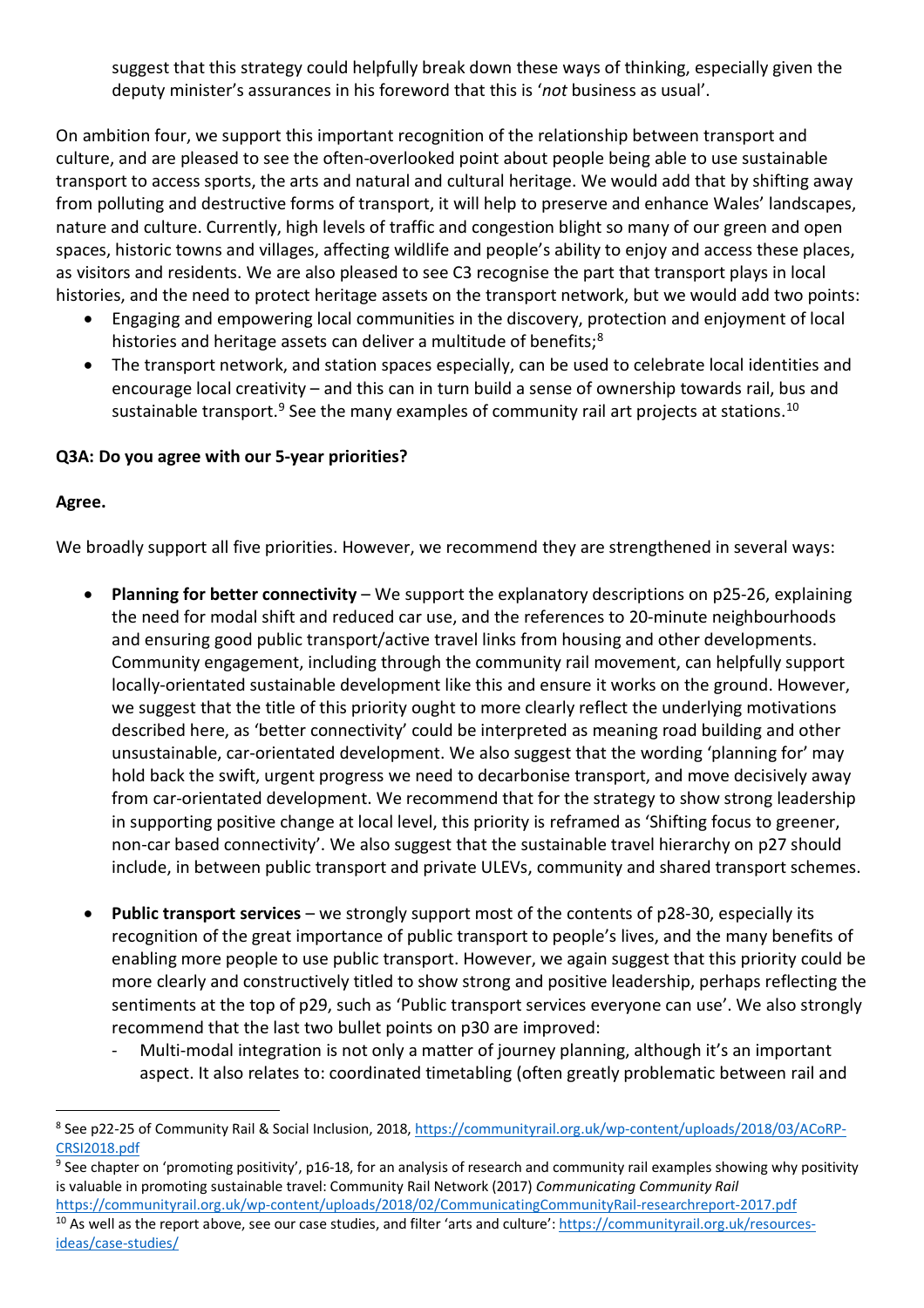bus services, as our members commonly feed back, hampering connectivity and travel confidence in rural areas especially); good interchange, facilities, information and wayfinding at stations and stops; safe walking and cycling access to and from stations and stops; ticketing. The strategy could also acknowledge the value of developing multi-modal integration in a way that's informed and driven by communities and their input, linking to our point below;<sup>[11](#page-5-0)</sup>

- While we fully agree that public transport services should be shaped and informed by user feedback, engagement and input *from non-users* is just as crucial, especially if we are to encourage modal shift. Only by engaging widely with communities can we understand the practical and perceptual barriers people experience, and work with them and local transport operators to overcome these. This includes reaching out to and hearing from the many people who have not used public transport for years, the many children and young people for whom it is completely unfamiliar, and those who feel excluded from it and whose mobility suffers as a result. Community rail experience suggests we should not underestimate the scale of the challenge in reconnecting people with their public transport networks, building awareness and confidence, and in doing this we can also empower people and draw on their ideas and input.<sup>12</sup>
- **Safe, accessible, well-maintained transport infrastructure** Again, we are highly supportive of most of what is described here. However, we advise that this section should also acknowledge the importance of multi-modal connectivity. For example, creating safe and good quality walking and cycling routes delivers enhanced benefit if those routes are well joined up with buses and trains, and this is not always the case. Again, community rail and community engagement can help with this.<sup>[13](#page-5-2)</sup> We also suggest that the first two bullet points could align better with the rest of the strategy by stating that when it comes to roads maintenance and development, clear priority will now be given to sustainable modes, according to the hierarchy, i.e. providing for walking, cycling and buses will take clear precedence over providing for cars. This could make a big difference in supporting progress at local level, which often suffer from car-orientated thinking.<sup>[14](#page-5-3)</sup>
- **Making sustainable transport more attractive and affordable** While we support everything included in this section, there are some important omissions, and the title of this priority could again be clearer, such as 'Supporting and enabling sustainable travel behaviours'. Drawing on a raft of academic research, this section is missing two crucial elements for achieving behavioural shifts: (a) ensuring that sustainable modes work well together, for seamless, stress-free, pleasant and accessible journeys, and to overcome the common barriers that poor integration poses; (b) local engagement, interaction and empowerment. Behavioural research is quite clear that we cannot simply 'persuade' people to make more sustainable 'choices', and warns against seeing people as merely consumers making economic decisions.[15](#page-5-4)

Mostly, the way people travel and whether people travel is not a matter of free choice: it is greatly constrained and ingrained. When it comes to reducing car use, there are considerable emotional and cultural factors at play too: driving has become an embedded part of people's lifestyles and

<span id="page-5-0"></span><sup>&</sup>lt;sup>11</sup> See our toolkit on community-led station travel planning, Connected Stations, for ways communities can engage with multimodal integration at and around stations, and how this can ensure local needs are responded to: [https://communityrail.org.uk/resources-ideas/reports-resources-tools/station-resources/connected-stations-a-station-travel](https://communityrail.org.uk/resources-ideas/reports-resources-tools/station-resources/connected-stations-a-station-travel-planning-toolkit/)[planning-toolkit/](https://communityrail.org.uk/resources-ideas/reports-resources-tools/station-resources/connected-stations-a-station-travel-planning-toolkit/)

<span id="page-5-1"></span> $12$  See our appended briefing on behaviour change for the research basis for this (appendix A)

<span id="page-5-2"></span><sup>&</sup>lt;sup>13</sup> Again, see our toolkit on community community-led station travel planning[: https://communityrail.org.uk/resources](https://communityrail.org.uk/resources-ideas/reports-resources-tools/station-resources/connected-stations-a-station-travel-planning-toolkit/)[ideas/reports-resources-tools/station-resources/connected-stations-a-station-travel-planning-toolkit/](https://communityrail.org.uk/resources-ideas/reports-resources-tools/station-resources/connected-stations-a-station-travel-planning-toolkit/)

<span id="page-5-3"></span><sup>&</sup>lt;sup>14</sup> See our appended briefing on integrated sustainable transport (appendix B) for community rail experiences

<span id="page-5-4"></span><sup>&</sup>lt;sup>15</sup> See, for example: Jaspal R., Nerlich B., Cinnirella, M. (2014) 'Human Responses to Climate Change: Social Representation, Identity and Socio-psychological Action'. *Environmental Communication*, 8(1), pp.110–130; Hoggett, P. (2013) 'Climate change in a perverse culture'. In Weintrobe, S. (ed.) *Engaging with Climate Change: Psychoanalytic and Interdisciplinary Perspectives*. Abingdon; New York: Routledge, pp.56-71.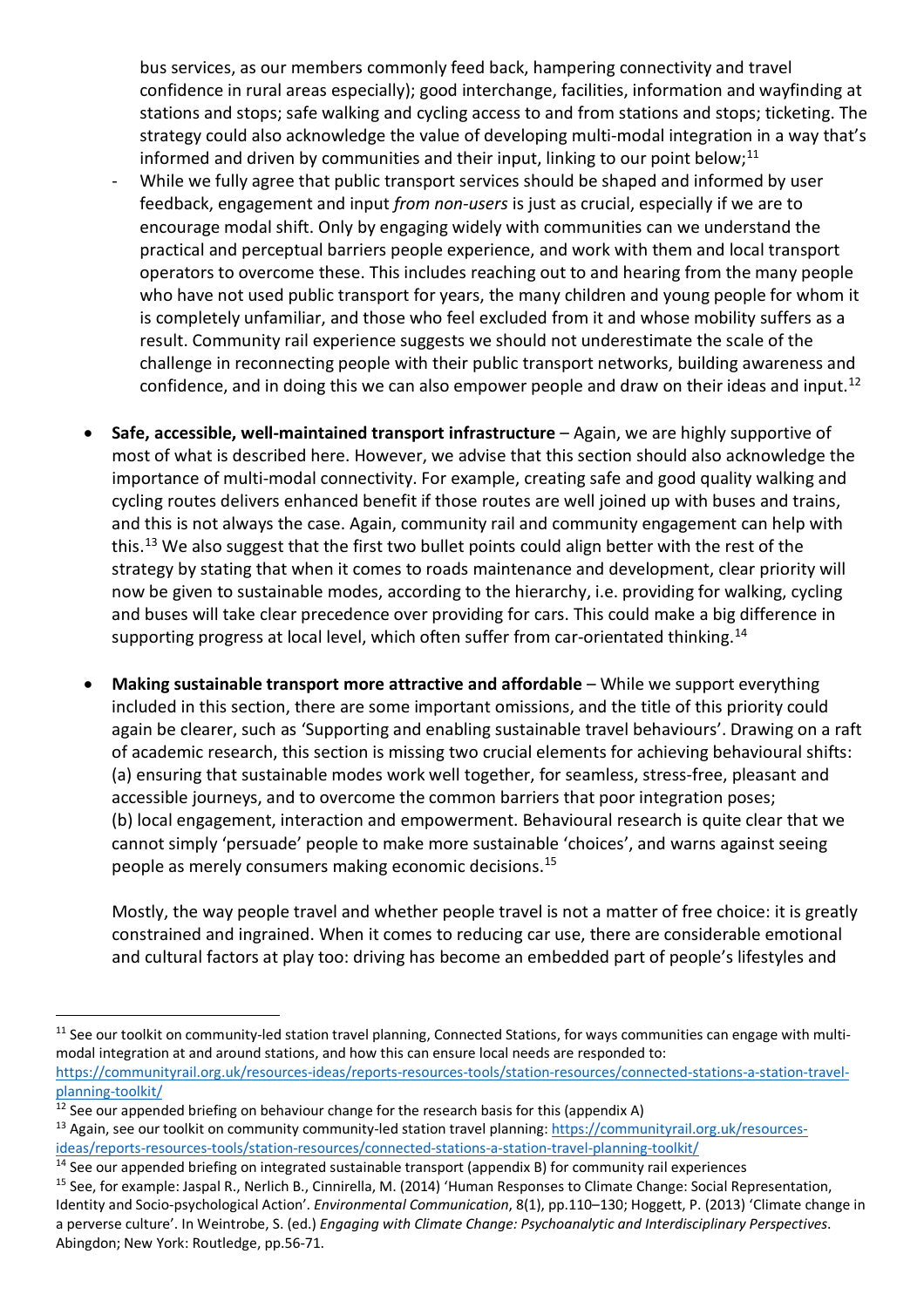identities, seen as a right, hence infringements can provoke defensiveness.<sup>[16](#page-6-0)</sup> In this way, seeing behaviour change as being about persuading people to make different choices may be counterproductive, and this is why community engagement is so critical. Alongside enabling wider access to sustainable travel and removing practical barriers, we need to align sustainable travel with local values and identities and 'recruit' people socially to more sustainable habits.<sup>[17](#page-6-1)</sup> This is best conducted locally, within and with communities, putting local people in the driving seat of change as much as possible (excuse the pun). Hence community rail invariably produces positivity, efficacy and momentum through its activities, not a backlash for being 'anti-car'. This aligns with a raft of research suggesting that our best hope for bringing about more sustainable behaviours is locallyled change and engagement. $18$ 

We therefore recommend this section should include a commitment to '**Support and nurture community engagement and locally-driven projects** that create pride, awareness and ownership around sustainable transport, as well as spearheading practical changes that meet local needs, such as those delivered through community rail or local active travel campaigns'. We also suggest that the last point on p36 is reworked slightly: we welcome this recognition of the need to engage and hear from young people, but suggest this is framed in a more engaging and empowering way, so it doesn't risk being interpreted as top-down and one-way.<sup>[19](#page-6-3)</sup>

• **Support innovations that deliver more sustainable choices** – As per our comments above, we (like many behavioural researchers) caution against putting this emphasis on choice, for reasons we have described. We would also point out that 'innovation' (as per the title of this priority) includes much more than technology (the sole focus of the content within the section). Innovation often occurs when people with different perspectives come together, including to address issues at a local level. In fact, many sustainability experts and academics warn that we should not put all our hopes in technology to 'save the day'. Instead, the value of community-level and community-driven change is emphasised by many, including in ensuring that technological development produces best results on sustainability. For example, Dale et al argue: "It is at the community scale that the application of innovation, technological and social, occurs most effectively, and, when aggregated, has the greatest impact in increasing sustainability at a broader scale… Community vitality…is a key

<span id="page-6-0"></span><sup>&</sup>lt;sup>16</sup> See, for example: Murtagh, N., Gatersleben, B. & Uzzell, D. (2012) 'Self-identity threat and resistance to change: Evidence from regular travel behaviour'. *Journal of Environmental Behaviour*, 32(4), 318–326; Steg, L., Vlek, C. & Slotegraaf, G. (2001). 'Instrumental-reasoned and symbolic-affective motives for using a motor car'. *Transportation Research Part F: Traffic Psychology and Behaviour*, 4, 151 169; Gatersleben, B. (2012) 'The psychology of sustainable transport', *Psychology*, 25, pp. 676-679, [https://thepsychologist.bps.org.uk/volume-25/edition-9/psychology-sustainable-transport;](https://thepsychologist.bps.org.uk/volume-25/edition-9/psychology-sustainable-transport) Goodwin, P. and Lyons, G. (2010) 'Public attitudes to transport: interpreting the evidence', *Transportation Planning and Technology*, 33:1, pp3-17.

<span id="page-6-2"></span><span id="page-6-1"></span><sup>17</sup> See Strengers, Y. and Maller, C. (eds.) *Social practices, intervention and sustainability: beyond behaviour change;* Shove, E. (2010) 'Beyond the ABC: climate change policy and theories of social change'. *Environment and Planning*, 42, pp.1,273-1,285. <sup>18</sup> For example: Dale, A., Ling, C., Newman, L. (2010) 'Community Vitality: The Role of Community-Level Resilience Adaptation and Innovation in Sustainable Development', *Sustainability,* 2, pp.215-231; Klein, N. (2014) *This changes everything: capitalism vs the climate*. London: Allen Lane; Moser, S.C. (2010) 'Communicating climate change: history, challenges, process and future directions'. *Wiley Interdisciplinary Reviews: Climate Change*, 1(1), pp.31-53; Schatzki, T. (2015) 'Practices, governance and sustainability'. In Strengers, Y. and Maller, C. (eds.) *Social practices, intervention and sustainability: beyond behaviour change.* Abingdon; New York: Routledge, pp.15-30; Shove, E. (2010) 'Beyond the ABC: climate change policy and theories of social change'. *Environment and Planning*, 42, pp.1,273-1,285; Walker, G. (2015) 'Beyond individual responsibility: social practice, capabilities and the right to sustainable ways of living'. In Strengers, Y. and Maller, C. (eds.) *Social practices, intervention and sustainability: beyond behaviour change*. Abingdon; New York: Routledge, pp.45-59; Todhunter, T. (2011) 'Low-carbon Communities: A Grassroots Perspective on Public Engagement'. In Whitmarsh, L., O'Neill, S. and Lorenzoni, I. (eds.) *Engaging the public with climate change: behaviour change and communication*. London; Washington: Earthscan, pp.252-269; Weintrobe, S. (2013) 'Introduction'. In Weintrobe, S. (ed.) *Engaging with Climate Change: Psychoanalytic and Interdisciplinary Perspectives*. Abingdon, Oxon; New York, NY: Routledge, pp.1-15.

<span id="page-6-3"></span><sup>&</sup>lt;sup>19</sup> See our recent report on youth engagement with rail, with a range of recommendations relevant to engaging young people with all forms of sustainable transport:<https://communityrail.org.uk/youth-engagement-in-rail/>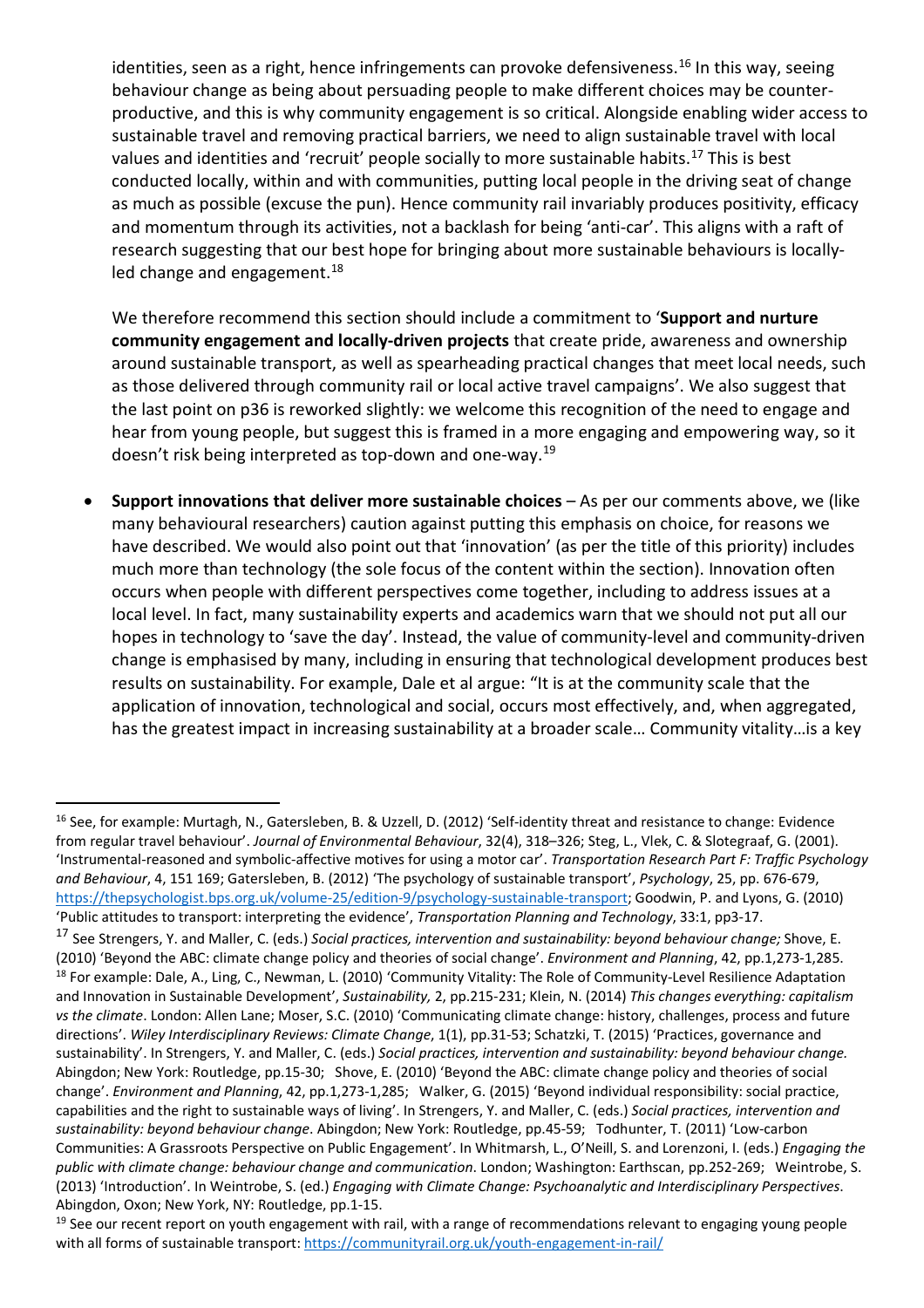element." <sup>[20](#page-7-0)</sup> We therefore recommend that the role of community engagement is again acknowledged in this section, including in informing and inspiring technological development.

**Q3B: Do you think that we have the right number of priorities or should these be further refined? If so, do you agree with the following three priorities:** 

**1. We will reduce the need to travel.** 

**2. We will encourage modal shift – when people need to travel we will encourage them to take fewer car journeys and use sustainable forms instead through supply of better services, and stimulating demand for them through behaviour change measures.** 

**3. We will adapt out infrastructure to meet the challenge of climate change, and ensure our transport system is well-maintained, safe and accessible.**

# **Agree.**

Although we recommend various refinements to the naming and content of the five existing priorities, on balance we think these represent a good number, and a range of short to medium time priorities. However, we do recommend that the five priorities should be more overt about the pressing need to support and enable modal shift, and suggest the sentiments in point 2 above should be incorporated into the fourth priority, renaming it **'Supporting and enabling sustainable travel behaviours'.** 

In terms of reducing the need to travel, clearly there is a balance to be struck and caution is needed so as to not further limit people's mobility or self-efficacy. We are well aware, through community rail experience, and our partners at Transform Cymru, that inclusive mobility and access is essential to social and economic development, and people's health, wellbeing and fulfilment – and currently many people's mobility, especially the most poor and vulnerable, is limited. We also know that journeys that may seem 'non-essential', if taken by sustainable means, such as leisure trips by train or bike-rides, can be hugely beneficial to individuals and the places they visit. In some cases, such trips may deliver much benefit without contributing additional emissions, and certainly in the wake of the pandemic, encouraging leisure journeys by public transport, walking and cycling will be critical to the recovery of our transport networks as well as helping people's health and wellbeing. In order to achieve the other priorities of the draft strategy, and support a green and inclusive recovery, there may be a need to significantly increase journeys by some modes. We suggest, therefore, that the strategy should simply be clear that it is aiming to reduce journeys by two modes only: private car and flights.

# **Q4: We have identified high level measures to aid us to capture our overall progress. Are these the right measures?**

No.

We strongly welcome the commitment to set up a National Travel Survey and support the use of metrics like this to assess progress, but we have a number of comments and suggestions, especially to make these metrics more useful in shaping and informing an evolving, intelligence-led approach:

• M1-4 – these metrics completely ignore those not using or excluded from certain modes at the moment, and the propensity for change. For example, asking existing rail users if they are satisfied with their journeys tells you little about people who aren't making those journeys due to practical or perceptual barriers, possibly with strong feelings of dissatisfaction about those issues. Similarly, hardened cyclists may tell you they feel fairly safe as they have got used to cycling along a stretch of road, but there may be others who would like to cycle but don't dare. These metrics also don't capture anything about people's ability to influence or have a voice on transport development, as

<span id="page-7-0"></span><sup>&</sup>lt;sup>20</sup> Dale et al, 2010, Community Vitality: The Role of Community-Level Resilience, Adaptation and Innovation in Sustainable Development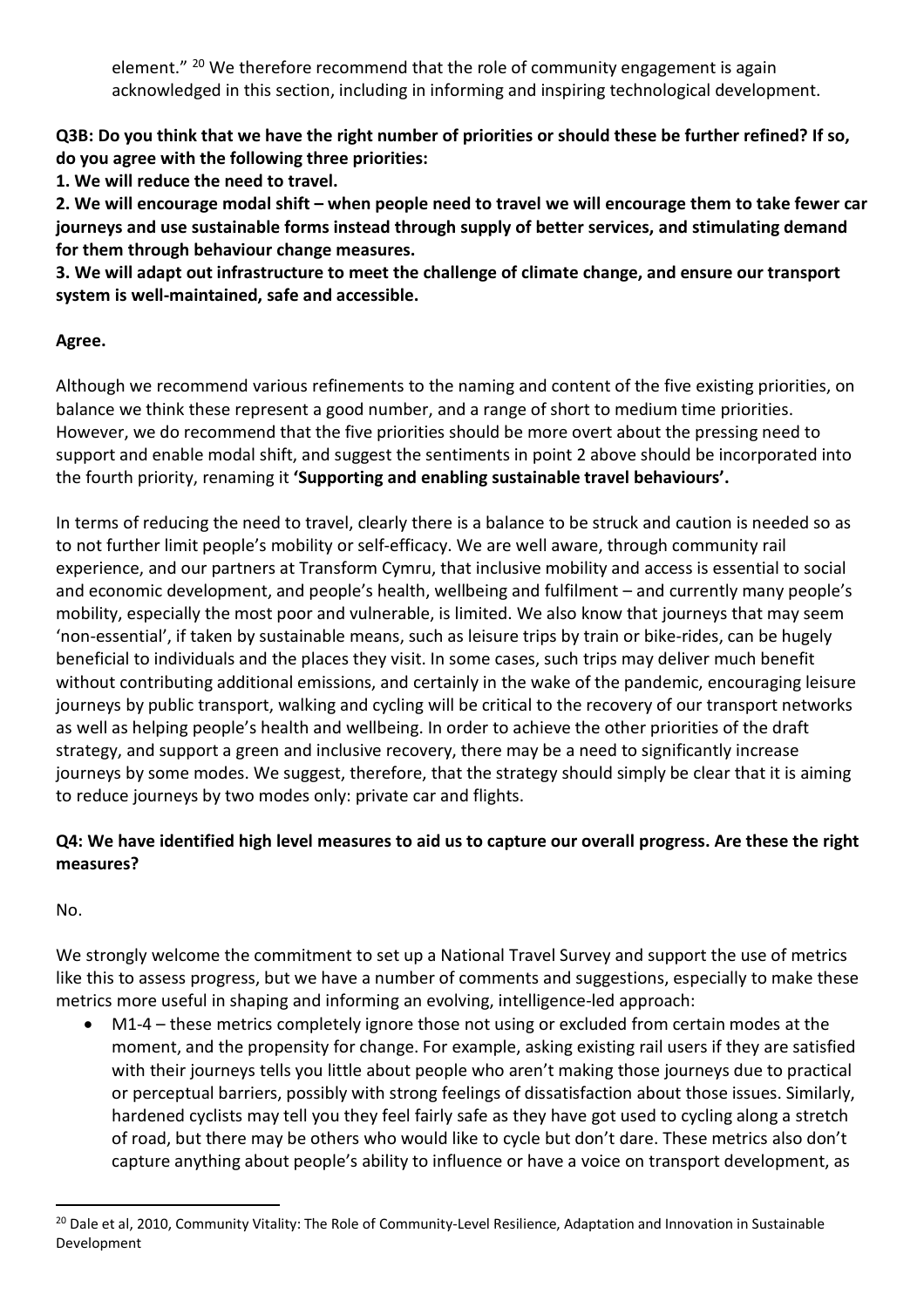the draft strategy (and research) acknowledges is important. They also fail to assess problems or progress with modal interchange, or people's ability to use public transport in combination with active travel, for healthy and sustainable end-to-end journeys. We recommend these metrics are improved in these ways, to align with the five priorities, but we also advise that they are accompanied with qualitative analysis (see below);

- M5 metrics on emissions should take into account embodied carbon, and other environmental impacts from manufacture, import and disposal of vehicles and materials;
- M8 this should also look at waste created on the transport network, taking a holistic view of transport waste; this will help to inform efforts to assist transport users to reduce waste;
- M10 & 11 in line with the stated priorities, these measures should especially look at delays and infrastructure/vehicle quality affecting users of sustainable, non-car based modes, so these issues can be addressed in a needs-orientated and intelligent manner;
- M9 & 15 we suggest specifically measuring whether people are able to access services, cultural attractions etc via sustainable (especially non-car based) means, in line with the modal hierarchy and to inform progress on modal shift;
- M16 we recommend assessing not only heritage assets but community arts and culture projects that have taken place on the transport estate or been supported by the transport sector.

On top of these improvements, we urge that quantitative assessments should be accompanied with qualitative evidence and analysis, particularly given the critical behavioural and social aspects of this strategy. Surveys are useful in providing larger quantities of data, and can be especially helpful in understanding existing behaviours across the piece. However, they are less helpful in understanding people's views and feelings and propensity for change, providing only a superficial snapshot of opinions, which are fluid, complex and hard-to-pin-down. We recommend therefore that qualitative methods such as focus groups, case studies and interviews are used alongside. We also strongly urge that these methods are not simply focused on asking existing transport users what they think about those modes. As discussed above, engaging widely with communities, including drawing on non-users' views, is extremely important.

Given the evidence on the importance of locally-driven change discussed above, we also suggest Welsh Government should be assessing the extent to which communities are able to spearhead successful change. For example, it could collect case studies on local sustainable travel initiatives, including feedback from community groups and local authorities involved, levels of success, barriers they faced and lessons learnt. This would enable evaluation of whether the strategy is working in enabling and supporting local change, and, most importantly, identification of lessons to inform the next five-year priorities, and sharing of good practice between communities. We suggest that Wales' community and voluntary sector involved in transport, including community rail, could offer some vital assistance in these endeavours, both in supplying case studies, feedback and lessons from local projects, and advising on, feeding into and possibly assisting with public-facing qualitative methods. This is something we do as a matter of course with our members in community rail. We suggest this should be discussed with the Transform Cymru network.

# **Q5: Do you think we should include specific targets for more people to travel by sustainable transport?**

Yes.

# **Q6: We have identified a set of actions to deliver the draft strategy. Are they the right actions?**

Yes.

We support the statements on p49 about sustainable investment, including ensuring focused investment in modes the strategy seeks to create a shift towards, and working with the UK government on rail to ensure local communities' needs are understood. On the former, we suggest that this will involve a major shift in the balance of investment across different modes, and ask whether the strategy should more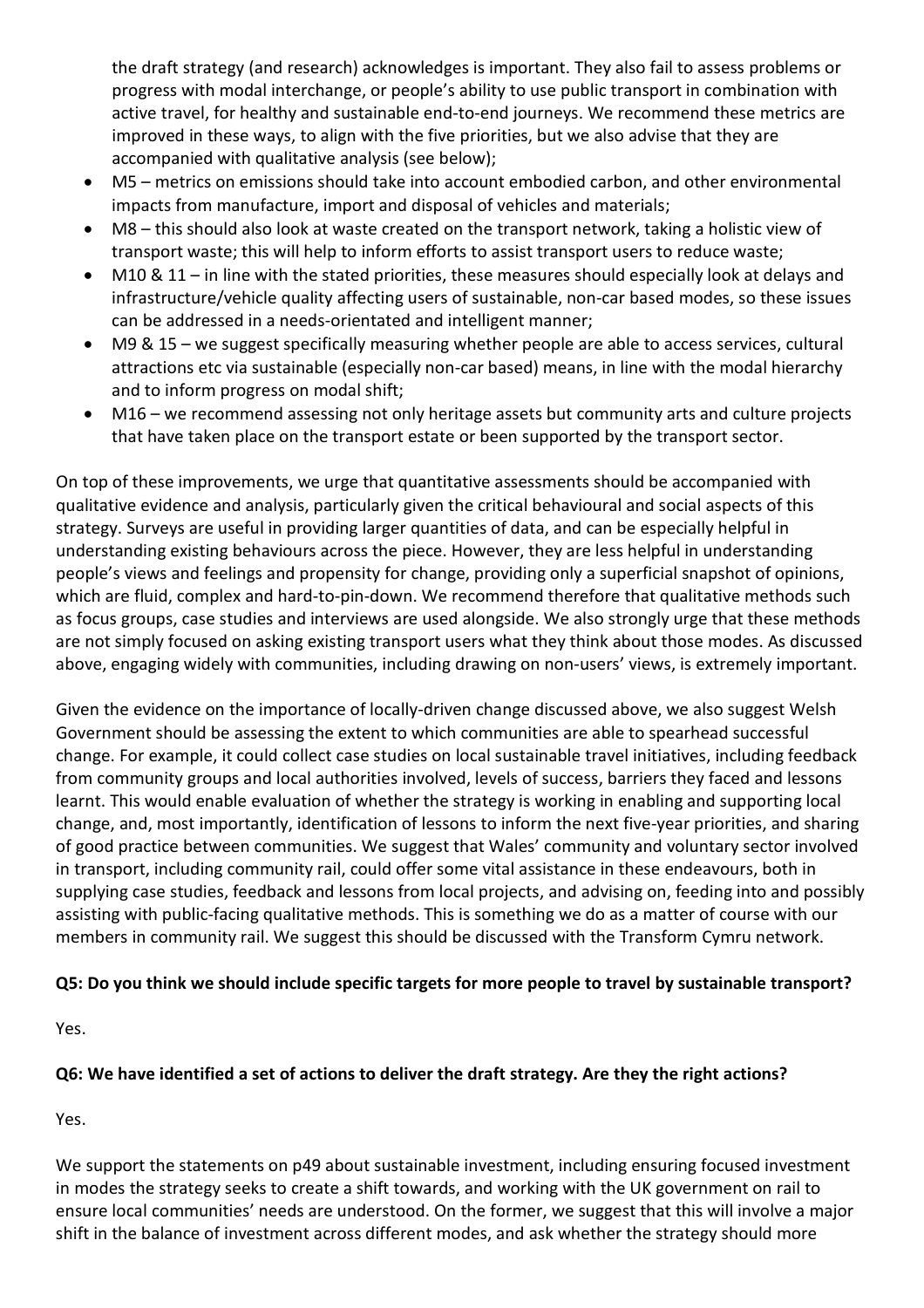overtly acknowledge this. We also suggest this section might acknowledge the process of rail reform being led by Westminster over the coming years and opportunities this may present for making our railways more community-orientated and responsive. We are currently advising the DfT on ensuring that the position of community rail is safeguarded through this process, but also how insights from community rail can be used to make our railways more responsive to local needs.<sup>[21](#page-9-0)</sup>

On p50, the strategy talks about grant funding for schemes, and ensuring more inclusive design. We recommend that both these sections acknowledge the role of the community and voluntary sector, and importance of community-led schemes for ensuring local needs are understood and responded to. Grant funding could specifically encourage community involvement and community-led improvements, while design principles and guidance could highlight the valuable role of local engagement in ensuring designs are inclusive and work on the ground. By involving communities in improvement schemes and allowing local people to influence and steer such schemes, the benefits are magnified through the involvement itself supporting local cohesion, wellbeing and empowerment, and people are more likely to be aware of, feel ownership towards, and thus use, infrastructure enhancements.<sup>[22](#page-9-1)</sup>

We note the various delivery and action plans set out on p51-52; we and our members will be keen to feed into these in more detail on how community rail can support delivery across Wales. We note the demand management plan referenced and welcome this, however we recommend that this should reflect the complexities of achieving behavioural shifts, as discussed above, drawing on qualitative research and working with behavioural academics to map and better understand the opportunities for encouraging and supporting such changes.<sup>[23](#page-9-2)</sup> Partnerships with universities leading work on sustainable travel could also support the robust data gathering and evaluation described on p56.

We welcome the emphasis on working in partnership on p53, and especially the recognition of the need to work with education, health planners, local authorities and the third sector. However, we advise that the last two bullet points on this page could be significantly strengthened, to (a) recognise the need to engage and listen to not only existing transport users (as we discuss above), but to engage holistically and widely with communities as a whole, including those currently marginalised or disenfranchised from (sustainable) transport, and (b) put the role of community and voluntary sector in achieving this centre-stage, noting not only third sector transport operators, but the many community groups that otherwise engage with transport, or might do so in the future. For example, these bullet points could be improved as follows:

- "do more to involve communities and transport users, including people currently excluded or limited in their use of sustainable transport, by supporting local community and voluntary sector involvement in transport, and creating a representative transport advisory group for Welsh Government who will play a critical role in taking this strategy forward."
- "strengthen our engagement with commercial and third sector transport operators in Wales in conjunction with other areas of Welsh Government including Business Wales, and support initiatives that connect and involve local communities with transport, such as community rail partnerships."

# **Q7: We have set out mini plans for each transport mode and sector. Have we identified the key issues for each of these?**

Yes, but with improvements recommended below.

<span id="page-9-0"></span><sup>&</sup>lt;sup>21</sup> See our input to the Williams Rail Review[: https://communityrail.org.uk/wp-content/uploads/2019/01/RailReviewEvidence](https://communityrail.org.uk/wp-content/uploads/2019/01/RailReviewEvidence-fromACoRP-Jan19.pdf)[fromACoRP-Jan19.pdf](https://communityrail.org.uk/wp-content/uploads/2019/01/RailReviewEvidence-fromACoRP-Jan19.pdf)

<span id="page-9-1"></span><sup>&</sup>lt;sup>22</sup> See our toolkit on community-led station travel planning, Connected Stations, for ways communities can engage with multimodal integration at and around stations, and how this can better meet local needs: [https://communityrail.org.uk/resources](https://communityrail.org.uk/resources-ideas/reports-resources-tools/station-resources/connected-stations-a-station-travel-planning-toolkit/)[ideas/reports-resources-tools/station-resources/connected-stations-a-station-travel-planning-toolkit/](https://communityrail.org.uk/resources-ideas/reports-resources-tools/station-resources/connected-stations-a-station-travel-planning-toolkit/)

<span id="page-9-2"></span> $23$  See our appended briefing on behavioural insights (appendix A)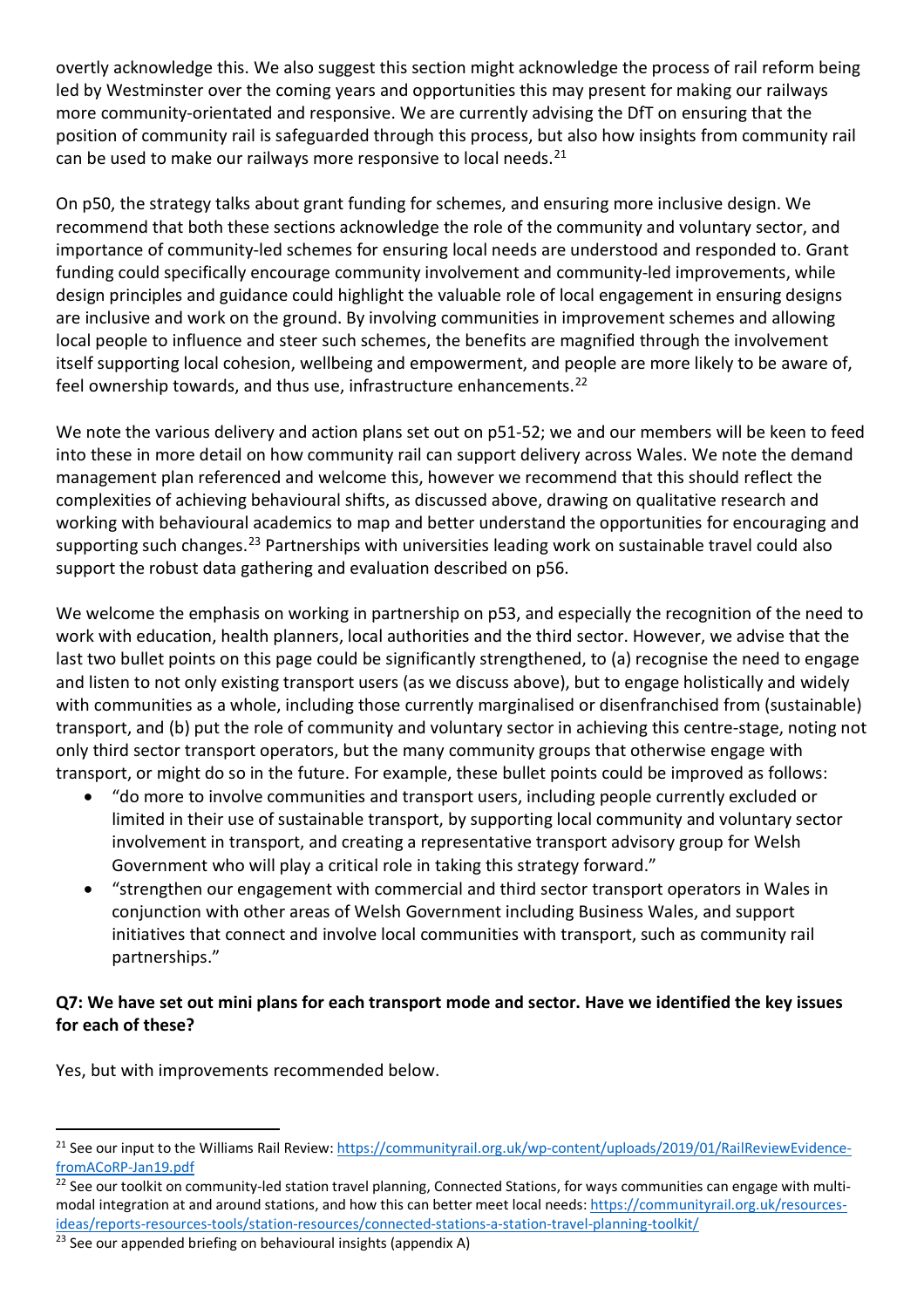We provide a few suggestions below on the active travel, bus and roads mini plans, given the ways that community rail is increasingly working across modes to support and enable sustainable end-to-end journeys, and given the lessons to be derived from community rail experience that might support active travel and bus development. We also provide some brief remarks on the aviation plan, given the evidenced importance of shifting journeys from air to rail to enable decarbonisation. However, we naturally focus in more detail on the rail and third sector mini plans.

**Active travel** – We suggest that sometimes seeing 'hard' and 'soft' measures as entirely distinct (as per p66) can be unhelpful: as described above, by involving local communities in infrastructure and service developments, we can ensure that 'hard' measures are well suited to local needs, while creating awareness, ownership and positivity. We welcome that this section includes a nod to active travel being used in combination with public transport, but suggest that this needs to be emphasised far more, with greater attention to connecting up active travel infrastructure with stations and other public transport facilities. In our experience, active travel access to a great many railway stations, especially in rural areas, remains inadequate, with unsafe, poor quality or non-existent routes hampering sustainable access. We also see an ongoing focus among many of our rail partners on providing car parking at stations, rather than prioritising enabling sustainable and healthy access for all. A challenge for this strategy is to re-set priorities and get over the perception that driving is the only option in many places. As the strategy recognises, this perception excludes and dismisses the large minority who don't have access to a car, and quashes the scope for innovations that can open up sustainable mobility to more people. We recommend that the vision for active travel (partly not visible on this draft) is reworked to make clear that active travel is not only for use over shorter distances, but vital for starting and ending longer sustainable journeys.

**Bus** – We warmly welcome the ambition to ensure that everyone is, and feels, able to hop on a bus, and echo the important points on p70 that confidence and other perceptual problems and misgivings pose a major challenge to be overcome across public transport, especially post-pandemic. We also welcome the recognition here that nearly a quarter of adults in Wales don't have personal access to a car, and therefore the importance of buses to them. We suggest that this important point could be more clearly reflected throughout the strategy, which often reads as though car ownership and use is the norm, when normalising public transport use is a big part of what we need to do. We strongly support the vision on p71 and its focus on reliability, coherence, integration and affordability, all of which we know to be critical factors in whether people feel able to use public transport.<sup>[24](#page-10-0)</sup> However, while the word 'integrated' is used in the vision, we cannot see anything in the contents of this mini plan that takes this forward: we suggest some priority actions are needed on this. By better integrating bus services (with other services by different operators, with rail, and with walking and cycling provision), greater value can be derived from them by local communities, even before any additional investment is made, and public transport can be opened up to much wider audiences. Yet integration of rail and bus especially continues to be deeply problematic locally.[25](#page-10-1) We strongly advise, therefore, that the priorities on p72 should include (ideally at the top of the list) to "work with operators, local authorities and empower communities, to encourage improved bus timetabling and routing that aligns with other bus services, rail, community transport, and active travel routes, and to overcome modal integration problems". Measure related to improved integration, and community involvement and feedback on this, should also be included.

**Rail** – We warmly welcome the recognition on p74 of the importance of the Welsh rail network, and challenges to be overcome to do with past under-investment; we suggest that railways should be seen as the backbone of a sustainable transport network. We cannot comment fully on the vision for this mini plan as part of it is not visible on this draft, but we support the slant on meeting local needs, and enabling more people to travel by rail. We suggest that the same focus on integration and coherence needed in the bus

<span id="page-10-0"></span><sup>&</sup>lt;sup>24</sup> Reinforced through community rail experience on the ground, and Transport Focus's range of research on rail and bus use

<span id="page-10-1"></span><sup>&</sup>lt;sup>25</sup> See our briefing on integrated sustainable travel challenges and opportunities in community rail (appendix B)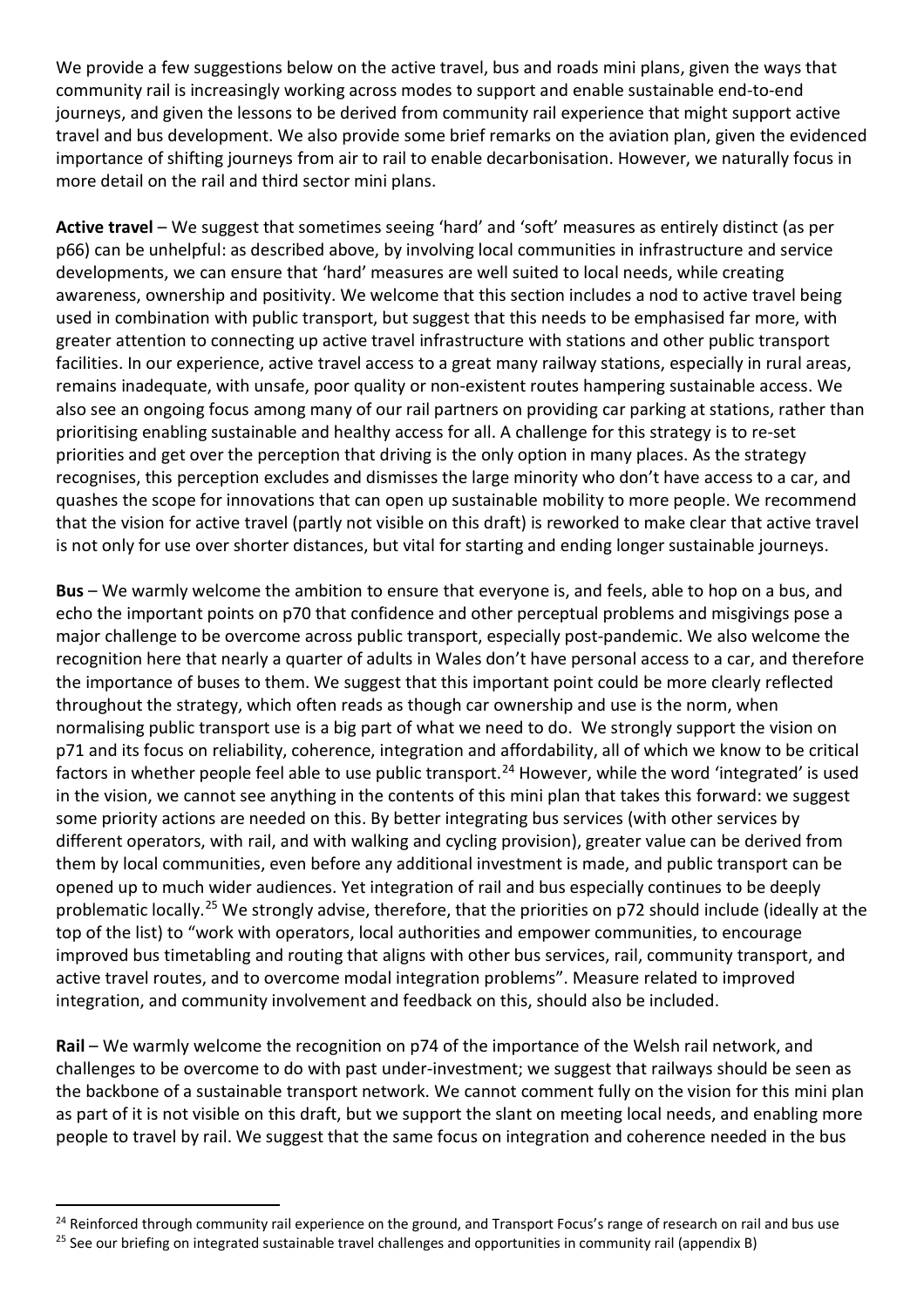mini plan vision should be echoed here for obvious reasons. We broadly support the objectives set out on p75, but make a few recommendations for strengthening these:

- Under equality and health, we strongly welcome the focus on making rail more inclusive, but suggest that the role of community engagement and dialogue is recognised here, ensuring that rail is understanding of and responsive to local needs. This could be an additional bullet point reading "communities are engaged as partners in local rail and station development, drawing on local views and responding to local needs";
- Under environmental impacts, we recommend an objective is included for increasing the modal share of walking, cycling, buses and community transport to and from railway stations;
- Under economy and places, we suggest the second bullet point is reworded to be in keeping with this strategy's focus on sustainable development (as distinct from 'growth', a focus on which tends to produce non-sustainable forms of development), and to recognise how stations can be beacons for sustainability and hubs for communities. Drawing on community rail's extensive experience in transforming stations into thriving, valued, well-used, and central spaces for their communities, often rejuvenating disused spaces and buildings,  $26$  we advise this point instead reads "stations, new and existing, are brought into the heart of communities, through local engagement and station friends groups, and bringing un(der)used spaces into productive community use";
- Under culture and language, we suggest an additional bullet point, in line with our comments above, "stations and railways are used to celebrate and involve people in local histories and identities".

We also largely support the priorities on p76, but suggest these are overly insular and inward-looking, rather than seeing rail as part of a wider, coherent sustainable transport system, as the strategy aspires to. The language in bullet point one pulls against the idea of rail being more inclusive and available to wider groups by referring to the 'experience' of, presumably current, passengers. While ensuring existing passengers are happy is clearly important, in a post-Covid-world especially, where few people have been using public transport, rail must reach out to wider groups, to promote wellbeing and mobility, and secure a green and inclusive recovery. It is predicted that commuting and business travel will never return to post-Covid levels, and so rail must work to achieve a far greater modal share of leisure travel, and the freed-up capacity provides an opportunity for this. Given that the biggest proportion of private transport emissions are from longer leisure journeys,  $27$  switching these to rail is a chance to make a big contribution to the environmental impact of transport in Wales. We recommend that these priorities are re-worked to reflect this current context, and the need for rail to be better integrated, more inclusive, more outward-looking.

Finally, we would very much like to see the community rail movement referenced in this mini plan, including in the 'Involve' point under ways of working. Community rail is a well-established, growing and successful network that exists precisely to involve local people with their railways and stations. As per the DfT's Community Rail Development Strategy, which was adopted by the Welsh Government, community rail's role is to: help communities have a voice (e.g. in rail development), promote sustainable and healthy travel, promote diversity and inclusion, and support social and economic development.<sup>[28](#page-11-2)</sup> We now have seven community rail partnerships in Wales, and 137 Welsh stations adopted by local volunteers. The movement's growth and development continues to be supported by Community Rail Network, working closely with TfW and supported by Welsh Government. Community rail can therefore play a crucial role in the delivery of this strategy, in helping rail to be more inclusive and needs-orientated, in supporting and spearheading better modal integration and behavioural shifts, and in sharing its unique insights and experiences across the transport sector.

<span id="page-11-0"></span><sup>&</sup>lt;sup>26</sup> See Community Rail Network's report on Community Stations, 2017, [https://communityrail.org.uk/wp](https://communityrail.org.uk/wp-content/uploads/2017/04/ACoRP-Community-Stations-Document-web.pdf)[content/uploads/2017/04/ACoRP-Community-Stations-Document-web.pdf](https://communityrail.org.uk/wp-content/uploads/2017/04/ACoRP-Community-Stations-Document-web.pdf)

<span id="page-11-1"></span><sup>&</sup>lt;sup>27</sup> Professor Greg Marsden, University of Leeds

<span id="page-11-2"></span><sup>&</sup>lt;sup>28</sup> See DfT, Community Rail Development Strategy, 2018: [https://www.gov.uk/government/publications/community-rail](https://www.gov.uk/government/publications/community-rail-development-strategy/connecting-communities-with-the-railways-the-community-rail-development-strategy)[development-strategy/connecting-communities-with-the-railways-the-community-rail-development-strategy](https://www.gov.uk/government/publications/community-rail-development-strategy/connecting-communities-with-the-railways-the-community-rail-development-strategy)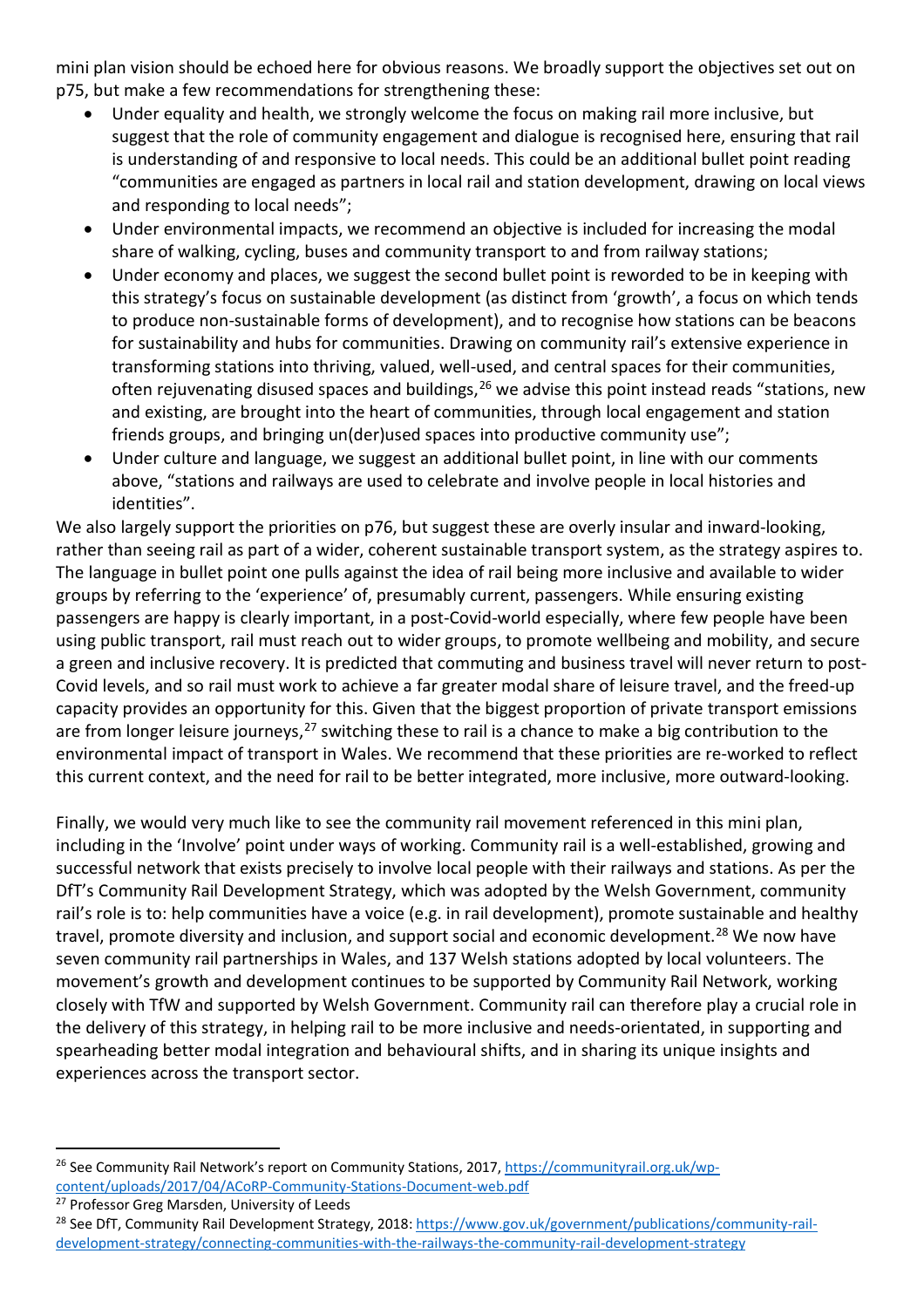**Roads, streets and parking** – We support the emphasis here on improving active travel and bus provision on roads, but suggest this change in priority could be emphasised more clearly, such as in the vision on p79, and in the priorities and ways of working on p81. It should be recognised that locally, the car has taken precedence, for decades, very often stymieing community efforts or silencing demands to improve walking, cycling and public transport (for example, if cycle paths, pavements and crossings are seen as taking away space from, or slowing down, drivers). These issues continue to this day, although the pandemic offers particular opportunities to instigate change; a major shift in thinking, culture and decisionmaking is needed to support this strategy's success, and this ought to be recognised here. This is an area where a strong and positive vision is especially important, showing how pleasant and wonderful our streets and communities can be with fewer cars (something people have glimpsed through lockdown), and how space previously given to vehicles can be used productively. We suggest this mini plan and its vision could be strengthened considerably towards this.

**Third sector** – We warmly welcome the inclusion of a third sector mini plan in the strategy, recognising the crucial, often unsung role of volunteers in both (a) delivering transport services, and (b) engaging local communities with transport and its sustainable and inclusive development. However, this latter aspect of third sector work – engaging communities and ensuring their voices are heard – isn't as well-acknowledged and developed in the mini plan as the former, despite the opportunity for community engagement to support and underpin so many other aspects of this strategy. While we are delighted to see the valuable work of community rail partnerships recognised in the introduction on p82, this description isn't as fully representative as we would like of community rail's role, and there are many other parts of the third sector that are omitted. We propose, therefore, that this introduction is reworked (perhaps consulting Transform Cymru), with one paragraph summing up the role of communities in delivering community transport, and a second paragraph summing up its role on engagement, which might say something like: "Wales also benefits from a widespread network of community groups and partnerships involving and empowering local people with different aspects of transport and its development. These include: community rail partnerships, providing a positive link communities and their railways, and promoting rail travel; station friends groups, running volunteering and community activities at stations; walking and cycling groups; passenger user groups; climate action and other campaigns. These groups can play a powerful role in delivering this strategy, so we want to work with them and support their efforts."

With this in mind, we suggest the objectives on p83 should be broader too, to recognise this important side of the third sector's transport-related activity. We recommend that they include the following:

- Under equality and health "people have a greater sense of efficacy, ownership and improved wellbeing and social connections from engaging with and having a voice in transport"
- Under environmental impact "communities are engaged with sustainable travel development, contributing to both infrastructure improvements and ownership towards the alternatives to driving, contributing to modal shift"
- Under economy and places "local businesses and service providers work with transport providers to ensure local needs are met and visitor economies supported by sustainable travel"
- Under culture and language "communities can discover and engage with local history, cultural and creative initiatives through community projects, information and art at stations or otherwise promoted through the transport network".

We support most of the priorities set out on p84, but advise that these too should be broadened to recognise the breadth of third sector involvement in transport. We especially recommend that the last two bullet points are significantly reworked to reflect how community rail and other third sector partners can play a vital role support and feed into work across this strategy – at present this is unclear. We recommend that these two points might be replaced with:

• "Support and nurture our growing network of community rail partnerships and station friends groups, so they can build positive relations and help communities get the most from their railways and stations, amplify local needs, and help rail to be integrated, inclusive and community-minded";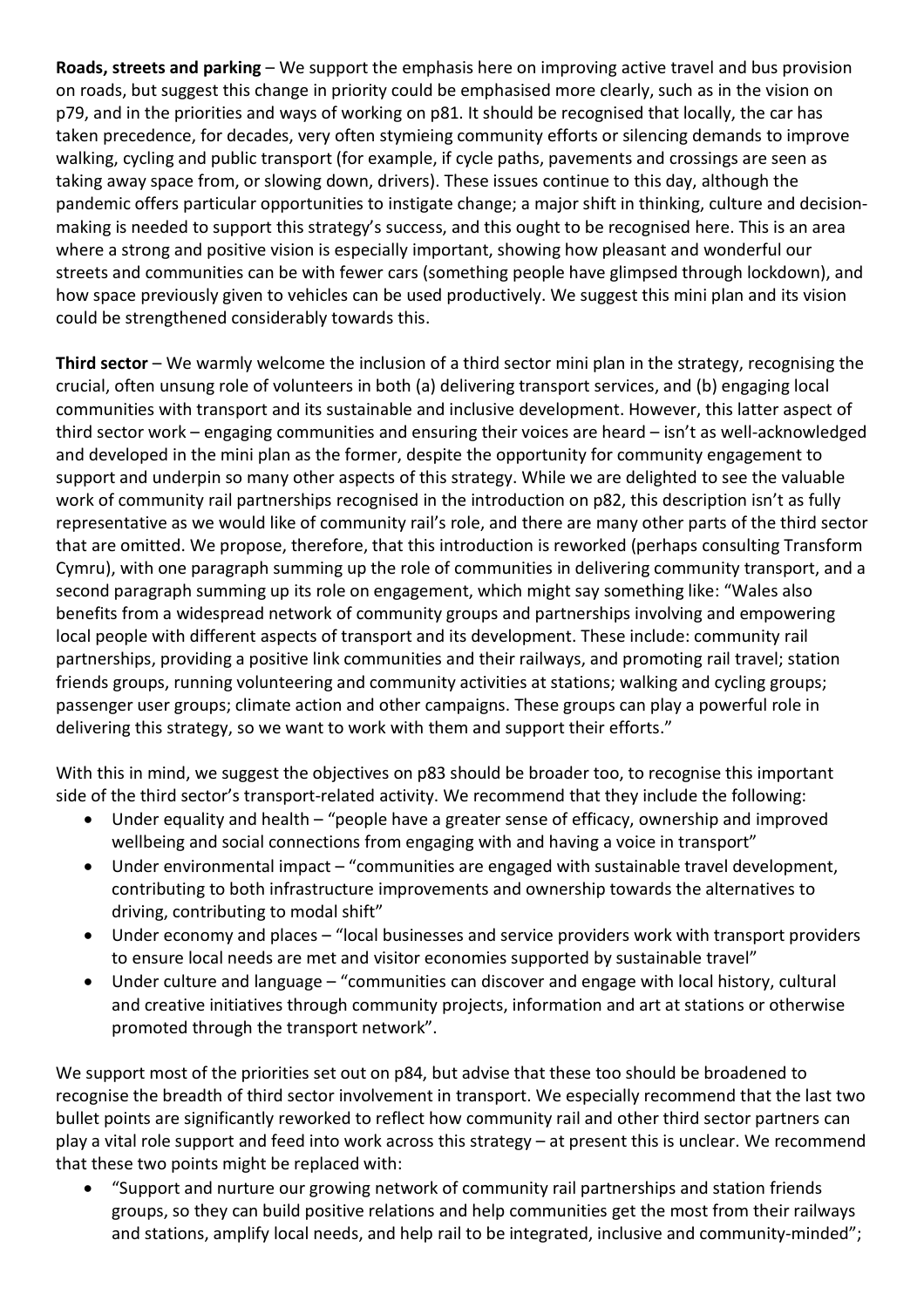• "Work with third sector umbrella bodies, the transport industry and local authorities to ensure that community groups are treated as partners in sustainable transport development, with their voices and views heard, so they can access the support and collaboration they need, and so good practice can be shared across localities".

Please also see our comments under Q4 above, which are relevant to strengthening the measures at the bottom of p84.

**Aviation** – We find it surprising and contradictory to see aviation being described as it is on p94, given commitments elsewhere in the strategy to create a sustainable and inclusive transport system. On reading this page, one would be forgiven for thinking that aviation aligns with this vision. Of course, one of the most effective ways we can decarbonise transport is by reducing air travel and shifting as many of these journeys as possible onto rail. We suggest this is clearly acknowledged, and a more robust approach is taken to this mini plan that irons out contradiction. The first objective on p99 reads like fluff, in contrast to the rest of the strategy: aviation being made "better" cannot be said to make communities healthier and more equal, quite the contrary. Under environmental objectives, we recommend that top of the list should be "air travel is reduced, with a shift towards rail and other sustainable alternatives", and this list should also include "travel to and from airports is shifted onto public transport and private car use reduced".

### **Q8: We have shown how transport will use the 5 ways of working set out in the Wellbeing of Future Generations (Wales) Act 2015. Do you agree with this approach?**

Yes, but with improvements recommended below.

We strongly support the commitments to involvement and co-production outlined on p60, and highlight the role that community rail can continue to play in this, and we hope play more strongly as it continues to develop and grow with our support. However, this commitment currently isn't reflected across all other parts of the strategy, so we refer back to our recommendations above for strengthening references to community engagement, locally-led change, and the third sector, elsewhere in the draft.

We also warmly welcome the focus on collaboration on p61. However, we propose that these commitments could be clearer and stronger, especially given the areas within transport where, in community rail's experience, collaboration is not as it should be. For example, collaboration between operators, local authorities and the third sector on cross-border matters could be developed, such as where TfW rail services stop at stations with English-based community rail partnerships. As described above, of significant concern among many of our members attempting to promote modal integration is the lack of cooperation and alignment between bus and train operators.<sup>[29](#page-13-0)</sup> Often, this leads to (sometimes sparse) local rail and bus services competing, rather than working together to provide the best possible sustainable journey options to local people and visitors. We recommend that strong emphasis should be placed in this strategy on collaboration between operators, across public transport modes, and with their local communities, if the aim of modal shift is to be achieved. This would also clearly tie together the first two ways of working, showing how collaboration supports local involvement and vice-versa, and underpinning the sentiments on integration and holistic thinking, which we welcome.

# **Q9: If charges for road use were to be introduced to help meet goals for cleaner air, a safe climate and better health, how can this be done in a way that's fair to everyone?**

Although we are not experts on road user charging, we agree with the principle of employing a range of methods to achieve modal shift away from private car use and onto public transport and active travel, and understand the range of major benefits that can be derived from this. We would emphasise again the great importance of engaging communities in change, and drawing on local views and knowledge to implement

<span id="page-13-0"></span> $29$  See our briefing on integration (appendix B)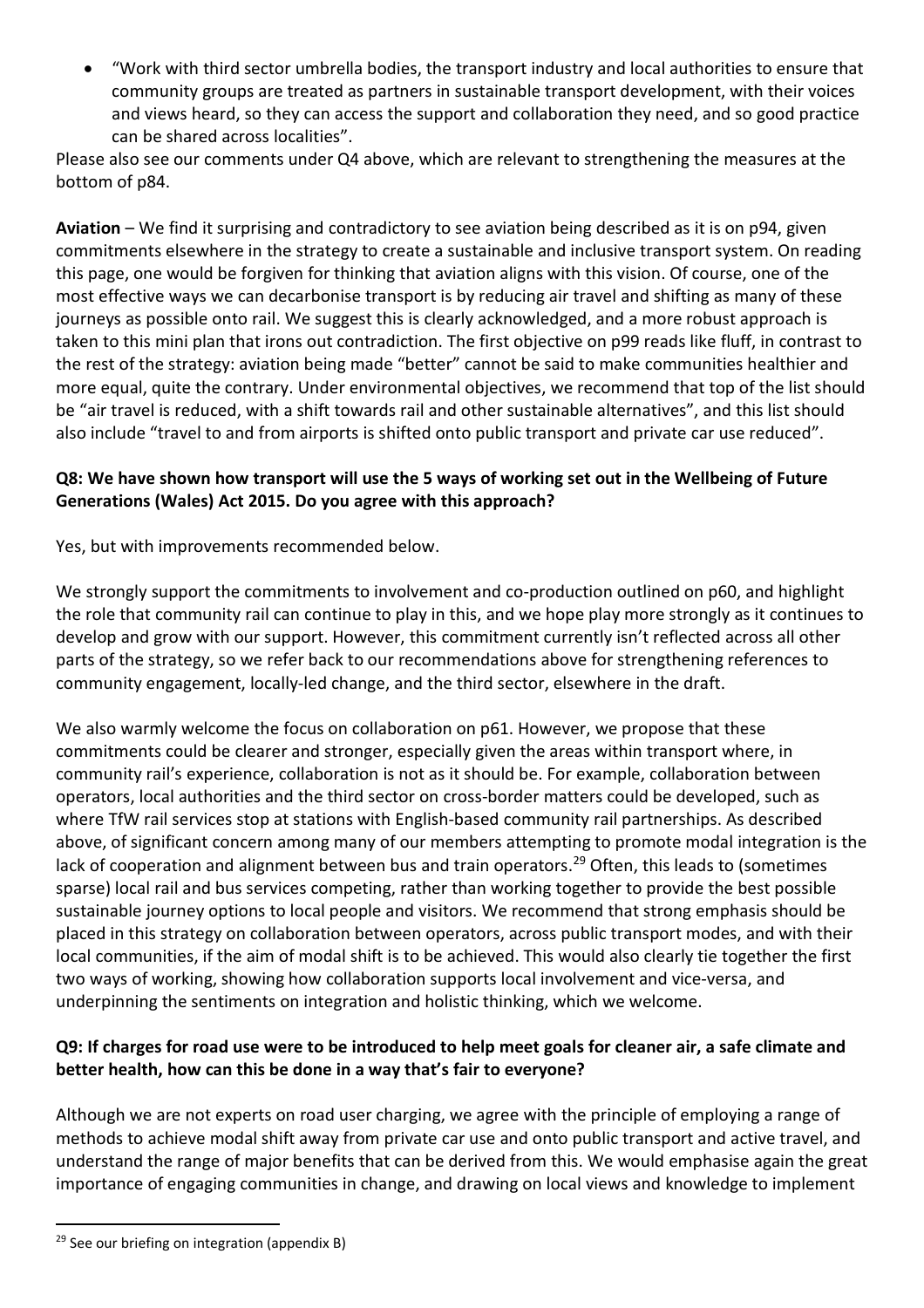change in ways that work for local people, while serving strategic goals. In our experience, when communities are engaged and empowered in sustainable transport development, it produces inclusive results that people buy into and can take advantage of, benefiting their health, wellbeing and prosperity.

There are also indications that when people come together locally in deliberation, such as to review different policy options or develop local projects, it can produce conclusions that are more progressive (in terms of sustainability) and inclusive than if people are simply 'consulted' individually, including openness to shifting away from mass car use. When the Leeds Climate Citizens' Jury came together, they concluded that private car use should become a 'last resort'. <sup>[30](#page-14-0)</sup> This is admittedly a major city, but community rail projects, often in rural areas, also show how people coming together in all sorts of locations can help to coalesce people around the alternatives to driving, and produce needs-appropriate, place-based innovation and adaption. It seems clear too, from the UK Climate Assembly, research by Transport Focus, and on-the-ground experience, that people are more open to measures to disincentivise driving, seeing these as fair, if these are accompanied by improvements and enhancements to the alternatives.  $31$ 

### **Q10A: Do you think the Integrated Sustainability Appraisal Report identifies the most important sustainability effects for transport?**

No.

We are unsure how to respond to this question as we cannot see a section or summary of 'sustainability effects' in the ISA report. We note that the Community Rail Development Strategy has been reviewed and noted, which we welcome, and we are pleased to see the recognition on p22 of the role of the third sector, especially in treating communities as partners.

#### **Q10B: Are there any gaps?**

We believe there are two significant omissions from the final ISA report:

- The strong evidence of the importance of community engagement and community-led change in supporting more sustainable forms of development and sustainable transport behaviours.<sup>[32](#page-14-2)</sup> We fed this into the ISA consultation and see our notes have been included in the table as 'noted' but this evidence has not been picked up and considered in the report itself, in terms of its importance to the strategy;
- Despite the Welsh Government's commitments to being globally responsibility, sustainability impacts in other countries seem to have been ignored. The ISA report goes so far as to say the WTS *must* promote ULEVs, without referencing the environmental and social impacts that the production, import and disposal of these vehicles (and their batteries) will have, nor the fact that proactively pushing purchase of new cars means more cars in the world, presumably with cheap second-hand petrol and diesel cars flooding overseas markets.

#### **Questions A & B: We would like to know your views on the effects that draft strategy would have on the Welsh language, specifically on opportunities for people to use Welsh and on treating the Welsh language no less favourably than English. What effects do you think there would be? How could positive effects be increased, or negative effects be mitigated?**

We cannot comment in detail on questions related to the Welsh language as this does not fall directly within our area of expertise. However, we would highlight that effective local engagement and

<span id="page-14-0"></span><sup>30</sup> Se[e https://www.leedsclimate.org.uk/leeds-citizens-jury-recommendations-published](https://www.leedsclimate.org.uk/leeds-citizens-jury-recommendations-published)

<span id="page-14-1"></span><sup>&</sup>lt;sup>31</sup> See Climate Assembly UK's final report, 2020[, https://www.climateassembly.uk/recommendations/index.html,](https://www.climateassembly.uk/recommendations/index.html) and Transport Focus's recent research on appetite for change, 2021, [https://www.transportfocus.org.uk/news/are-we-there-yet-helping](https://www.transportfocus.org.uk/news/are-we-there-yet-helping-transport-users-to-make-sustainable-travel-choices/)[transport-users-to-make-sustainable-travel-choices/](https://www.transportfocus.org.uk/news/are-we-there-yet-helping-transport-users-to-make-sustainable-travel-choices/)

<span id="page-14-2"></span> $32$  See our appended briefing on behavioural insights (appendix A)